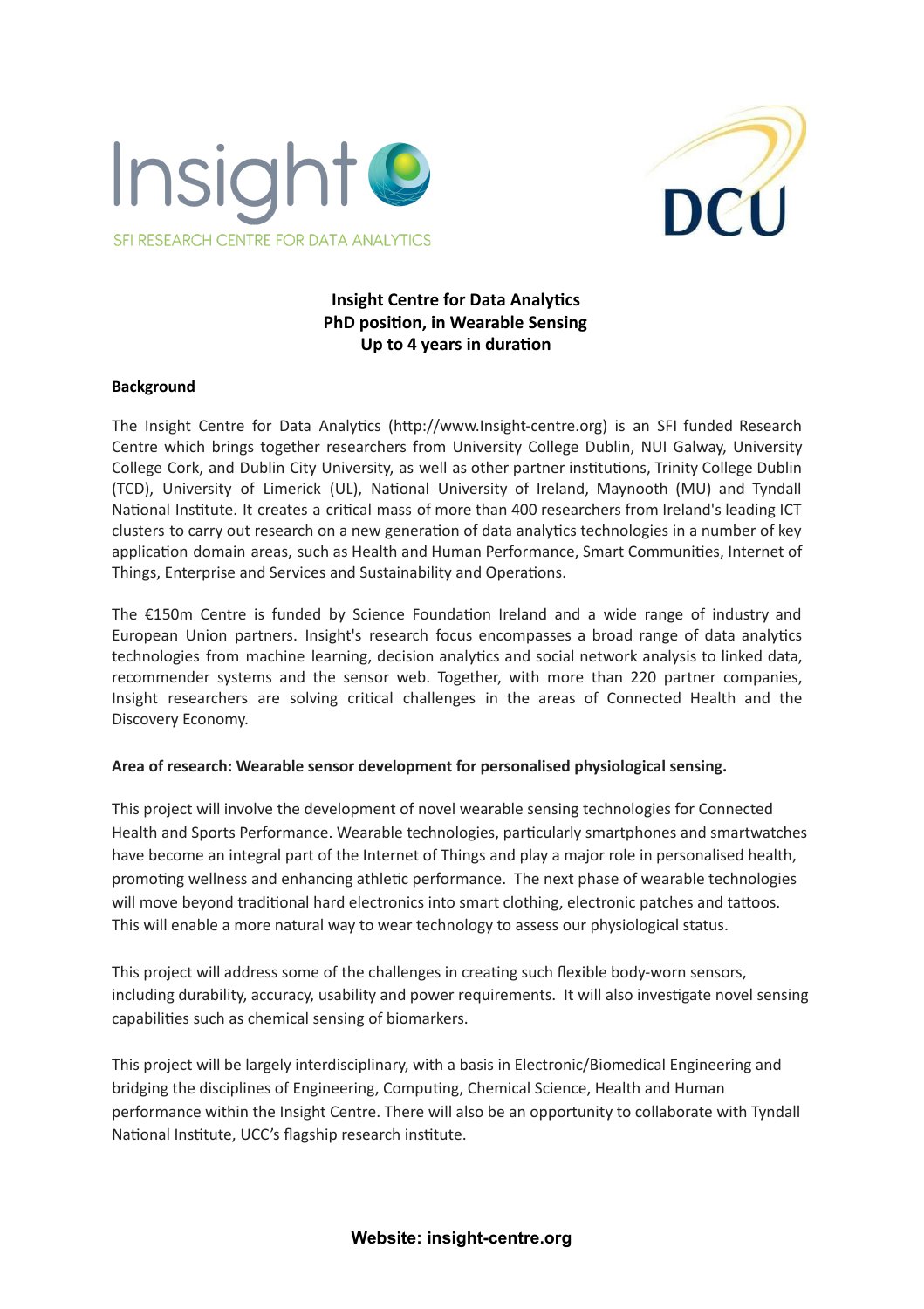# **Eligibility:**

BEng in Electronic Engineering, Mechatronic Engineering or Biomedical Engineering or other relevant discipline is expected but candidates with other backgrounds will be considered on a case-by-case basis.

To register for a Postgraduate Research programme, a candidate must normally have obtained a primary degree classification equivalent to Lower Second Class Honours or above, from an approved University or an approved equivalent degree-awarding body, or have an approved equivalent professional qualification in an area cognate to the proposed research topic. See http://www.dcu.ie/registry/postgraduate/faq.shtml#q3

English language requirements for non-native speakers of English is available here: https://www.dcu.ie/registry/english.shtml

### **Essential Skills:**

- Hardware development and prototyping
- Signal processing
- Computer programming
- Strong interpersonal communication skills
- Creative and Critical Thinker

## **Desirable skills:**

- Experience in wearable sensors
- Experience with wireless networks and RFID
- Prototyping and programming
- Publication activities in relevant disciplines

## **The successful candidate will also be expected to parcipate in Graduate Training:**

Advanced training, in the form of accredited modules, known as 'Graduate Training Elements' or GTEs, are an important aspect of DCU's graduate research experience. Information on graduate training at DCU is available here: https://www.dcu.ie/graduatestudies/training.shtml

The successful student will be expected to undertake and pass a minimum of 20 credits of taught modules for the duration of their studies.

#### **Mandatory Training**

The successful candidate will be required to undertake the following mandatory compliance training:

- Orientation
- Health & Safety
- Data Protection (GDPR)
- Other training may need to be undertaken when required